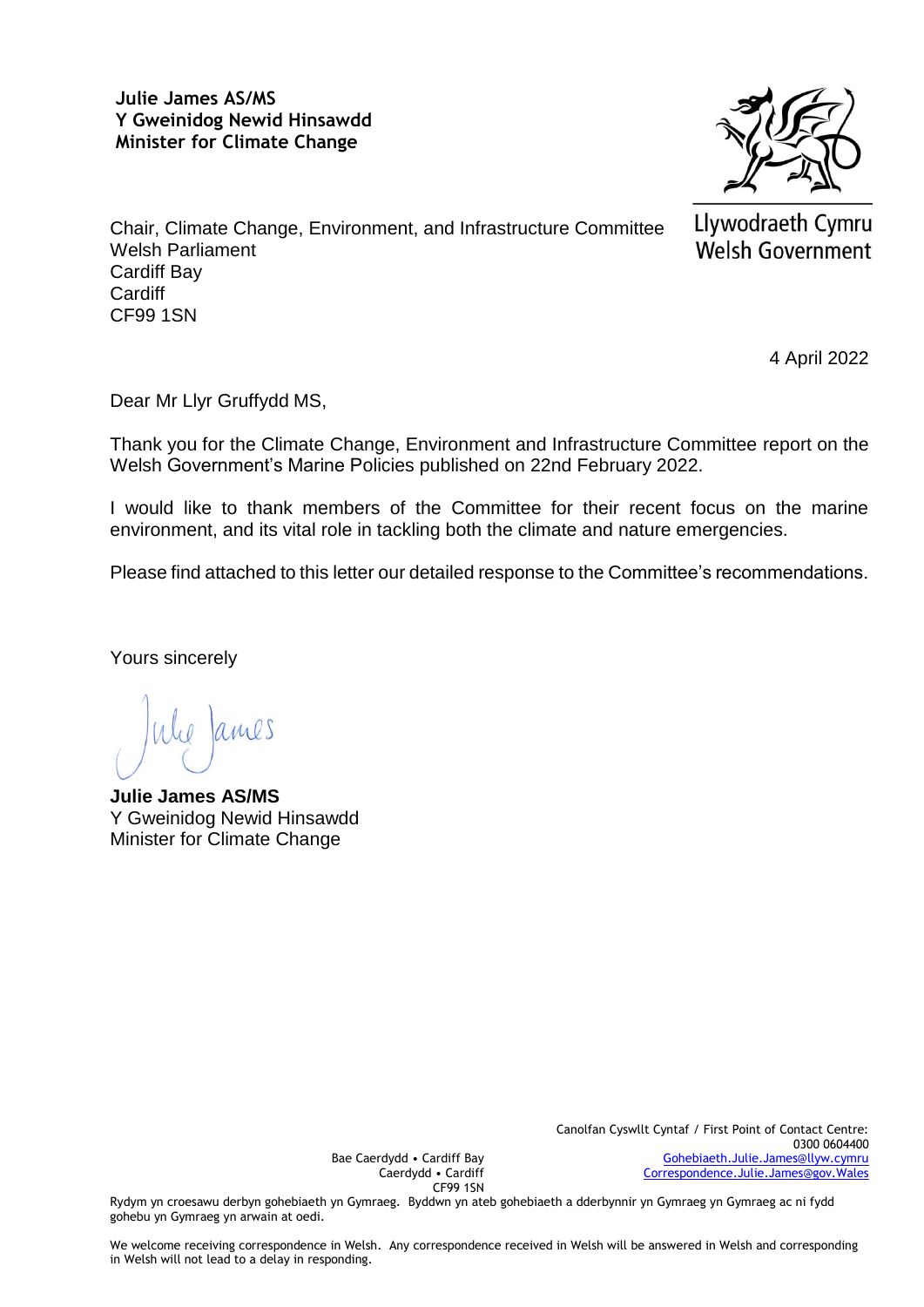# **Annex 1.**

**Written Response by the Welsh Government to the report of the Climate Change, Environment and Infrastructure Committee entitled Report on the Welsh Government marine policies.**

## **Recommendation 1**

The Committee recommends that

The Welsh Government should commission an external analysis of the Wales National Marine Plan to inform its own review later in 2022.

## **Response: Agree in principle**

Welsh Government will this year report on the effectiveness of the Welsh National Marine Plan. We have collaborated with stakeholders to develop the plan monitoring framework and indicators against which to assess progress to ensure the report will be based upon on objective analysis of the available evidence. Given the recent introduction of the marine plan we anticipate limited evidence being available to inform a thorough assessment of progress. We agree in principle with the approach suggested in this recommendation and will commission an external analysis to inform the next statutory report.

## **Financial Implications** – None

## **Recommendation 2**

The Committee recommends that

The Welsh Government should ensure that stakeholder engagement is a central part of its review of the Wales National Marine Plan.

### **Response**: Accept

Welsh Government is keen to ensure stakeholder engagement is a central part of the reporting process. We have collaborated with stakeholders to develop the plan monitoring framework and monitoring indicators, and have undertaken a public survey of plan effectiveness. We intend to repeat the public survey this year in advance of reporting, and will work through the Marine Planning Stakeholder Reference Group to discuss progress and next steps for marine planning as part of the reporting requirement.

### **Financial Implications** – None

### **Recommendation 3**

The Committee recommends that

The Welsh Government should report back to the Committee in 6-months on the progress of implementing the recommendations in the renewable energy deep dive.

### **Response: Accept**

The deep dive recommendations contained short, medium and long-term goals and the Welsh Government agreed, through the deep dive process, to reconvene the deep dive group every two months so that Welsh Government could provide updates on progress against each of the recommendations. At the first meeting, held at the end of February,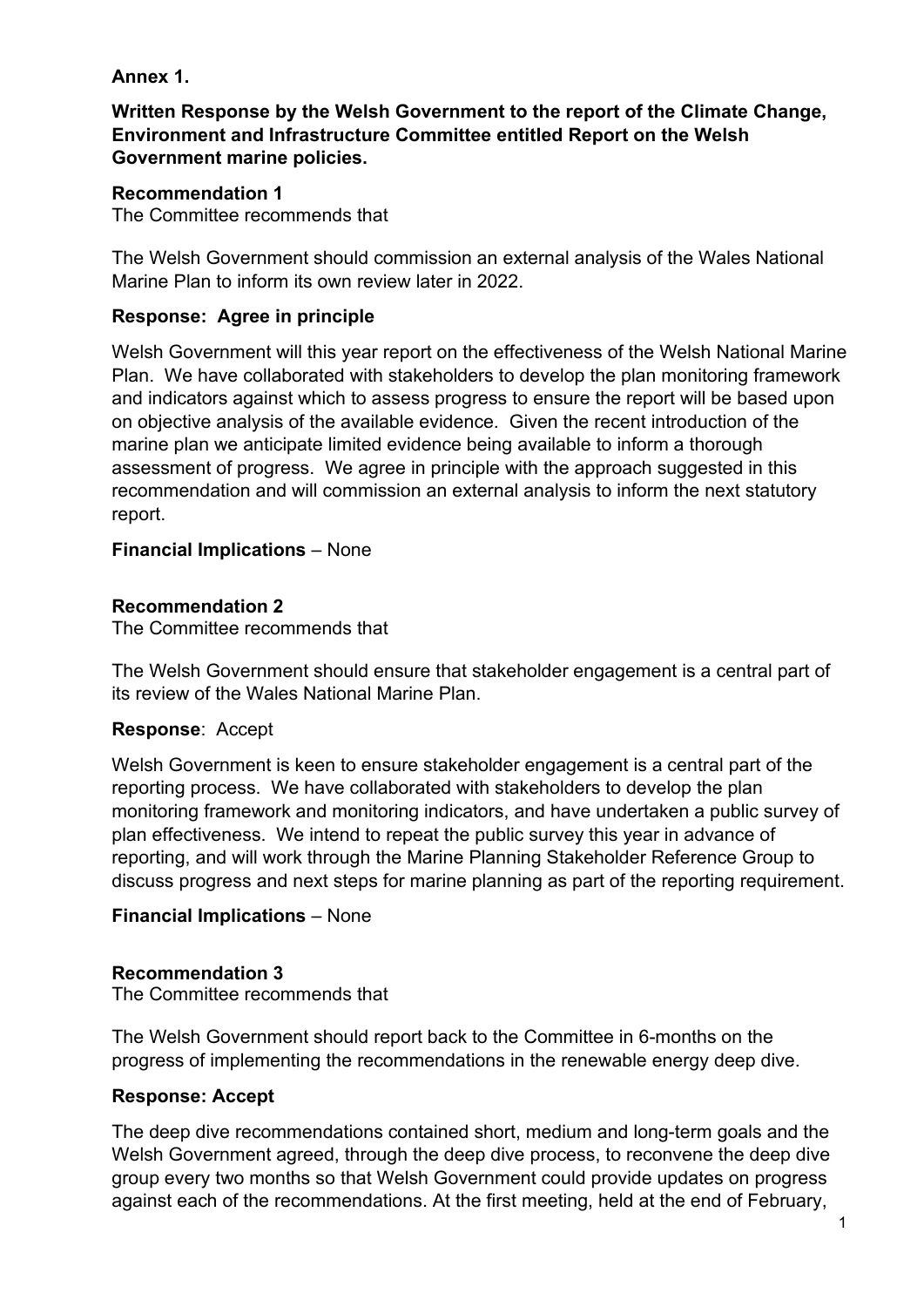the group was happy with the progress made against the recommendations. Working groups to help drive progress have been and are being established.

## **Financial Implications** – None

## **Recommendation 4**

The Committee recommends that

The Welsh Government should set out its plans, including timescales, for the devolution of the management of the Crown Estate and its assets in.

## **Response: Accept**

It was agreed in January 2022 that a meeting with the Crown Estate to discuss their operations in Wales, and consideration for a technical paper to be produced looking at the implications of devolution, would be arranged. Once this task has been completed we will be able to finalise our plans for the Crown Estate.

### **Financial Implications** – None

### **Recommendation 5**

The Committee recommends that

The Welsh Government should update the Marine Energy Plan to reflect its ambitions and intentions in this policy area.

## **Response: Accept in principle**

The Welsh Government will review the Marine Energy Plan for Wales to consider whether and how it needs up-dating to reflect the latest position.

### **Financial Implications** – None.

### **Recommendation 6**

The Committee recommends that

The Welsh Government should provide an update to the Committee on the tidal lagoon challenge.

### **Response: Accept.**

The Welsh Government will provide an update to the Committee on the tidal lagoon challenge as the project develops.

### **Financial Implications** – None

### **Recommendation 7**

The Committee recommends that

The Welsh Government should set out how its end-to-end review of the consenting process will be open and transparent and how stakeholders will be provided with an opportunity to contribute.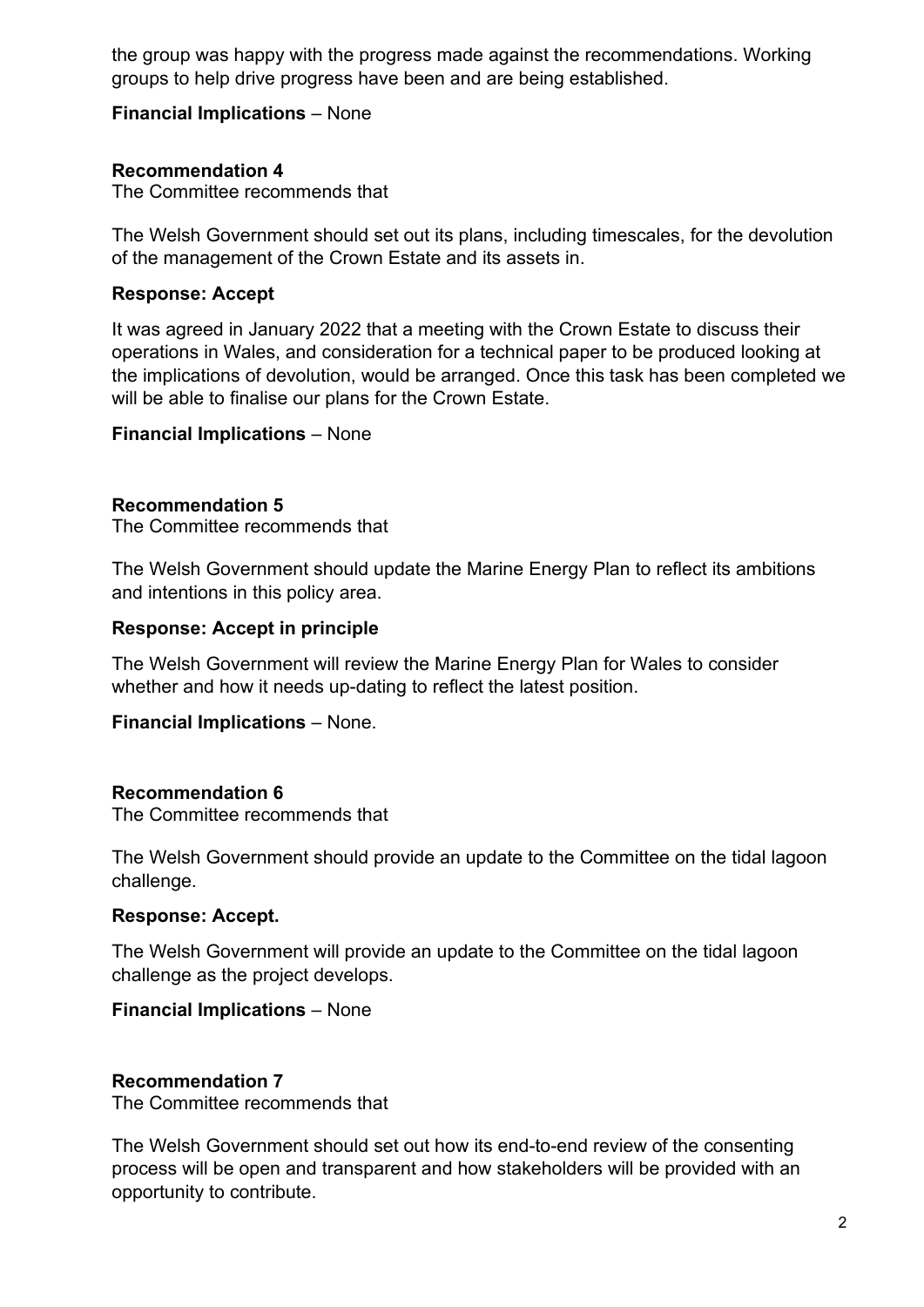# **Response: Accept**

Welsh Government is commissioning an independent contractor to undertake an end to end review of marine licensing to ensure it is open and transparent. It is critical that stakeholders have the opportunity to input to the review and this will be an integral part of the process. Stakeholder views are welcome on any aspect of marine licensing delivery, and ways to input these will be agreed with the contractor once in place.

**Financial Implications** – None. £300,000 has already been allocated for the review from the 2022-23 budget.

# **Recommendation 8**

The Committee recommends that

The Welsh Government should provide further information, including a timeline, for delegating offshore advisory powers from the Joint Nature Conservation Committee (JNCC) to NRW. The Welsh Government must ensure that NRW is adequately resourced to deliver these additional responsibilities.

# **Response: Accept in principle**

Discussions have been held and are on-going between JNCC and NRW, and with WG officials in both Marine and Energy Policy branches. The initial focus is a review of a selection of options that would deliver this recommendation, supported by details from Scotland and England where this change has previously happened, information on the forecast of marine renewables work in Welsh waters and an assessment of necessary resources. These options will be used to agree a preferred option, which will then be scoped out to provide a delivery plan including timelines. Resourcing will be considered as part of the scoping process.

**Financial Implications** – None.

# **Recommendation 9**

The Committee recommends that

The Welsh Government should set out how it will deliver on the commitment in the renewable energy deep-dive to identifying priority marine and terrestrial evidence gaps and mechanisms to fill them. This should include information on how such work will be funded.

# **Response: Accept**

Welsh Government have been in discussions with NRW and identified the gaps around marine evidence, which largely relates to evidence on interaction between a technology and the environment. We have agreed that NRW will provide a timeline for identifying and filling existing evidence gaps for energy projects on shore through the deep dive process. However, this will be an evolving picture as new technologies are developed and become commercialised.

We will continue to implement a spatial approach to marine planning, working with NRW to understand ecological constraints and opportunities. In addition, we will map socioeconomic spatial considerations and identify spatial evidence gaps and mechanisms to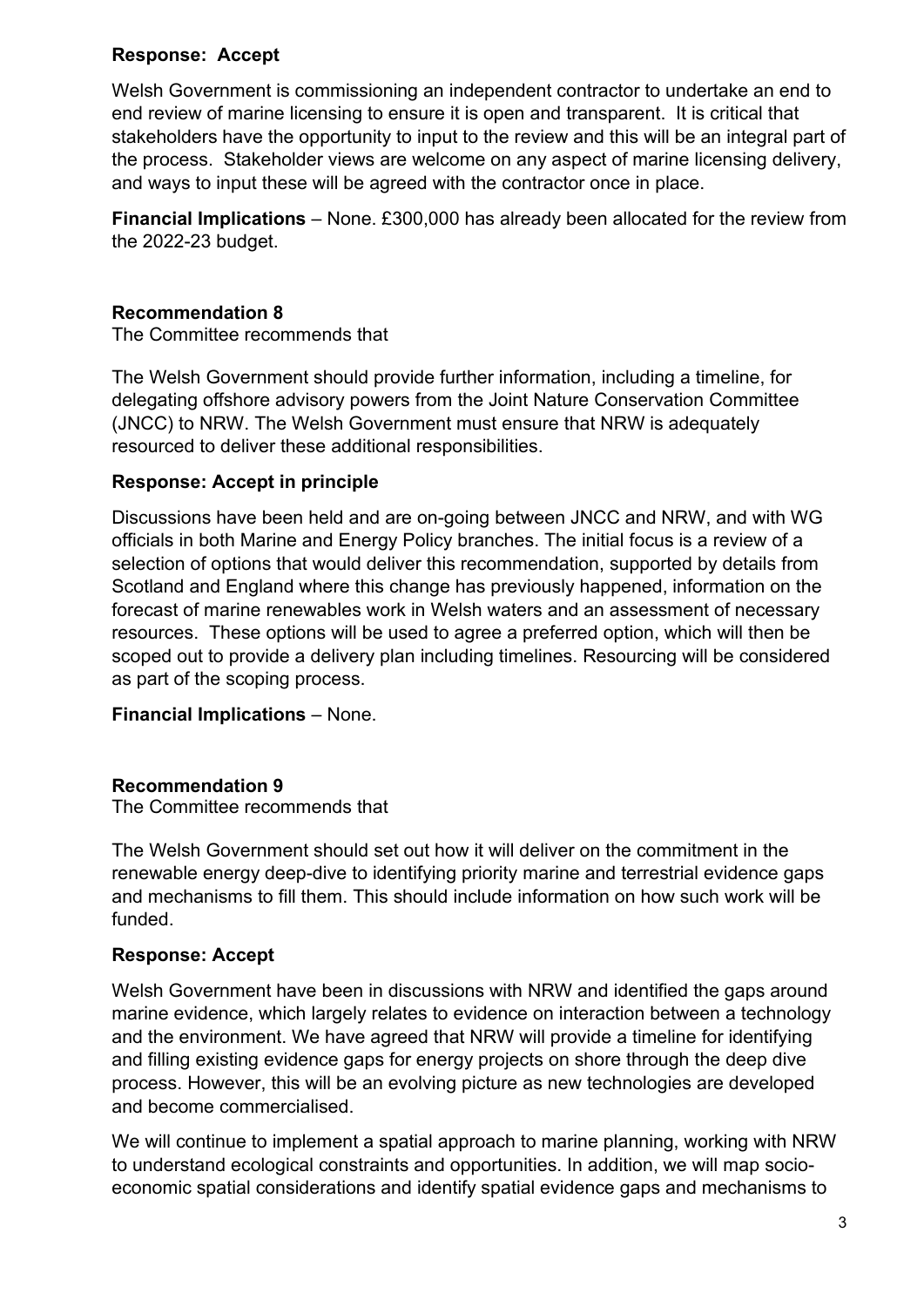fill them as part of marine planning. We will publish a report on addressing strategic baseline evidence gaps for renewable energy technologies, and a series of information notes that will identify topic specific evidence gaps in relation to developing tidal stream energy technologies.

# **Financial Implications** – None

# **Recommendation 10**

The Committee recommends that

The Welsh Government should set out how developers can make a greater contribution to the evidence base that underpins marine planning. It should set out how it will remove barriers to ensure that data can be shared while respecting commercial confidentiality.

# **Response: Accept**

Marine planning is an evidence based process and developers can make an important contribution towards our understanding of the marine environment and future marine planning. The Welsh Marine National Plan encourages the sharing of evidence and encourages sectors to collaborate to understand opportunities for sustainable development by addressing key evidence gaps.

It is important that we maximise learning from developments that are progressed, ensuring new data can feed back into future decision making including the accuracy of predicted effects and how this can inform future assessments.

Welsh Government is considering how any barriers to data sharing can best be addressed. We are a part of the UK Productive Seas Evidence Group which has actively considered this matter. We are also supportive of The Crown Estate Marine Data Exchange initiative which makes available data from the marine renewables and aggregates industry.

We agree that this matter merits further action and will set out in the next revision of the Welsh Government Marine Evidence Strategy how we can work with industry to take this forwards.

**Financial Implications** – none at this stage.

# **Recommendation 11**

The Committee recommends that

The Welsh Government should provide an update on the Welsh Marine Evidence Strategy 2019-22, including any assessment that has been undertaken of its effectiveness, and whether the Strategy will be reviewed or amended in the light of the commitment in the renewable energy deep-dive.

# **Response: Accept**

Welsh Government Officials would be happy to provide a mid-term update on delivery of the Welsh Marine Evidence Strategy, whilst acknowledging that the evidence needs identified are not for Welsh Government to deliver alone. The strategy aimed to set the direction and areas of evidence needs required over this six-year period.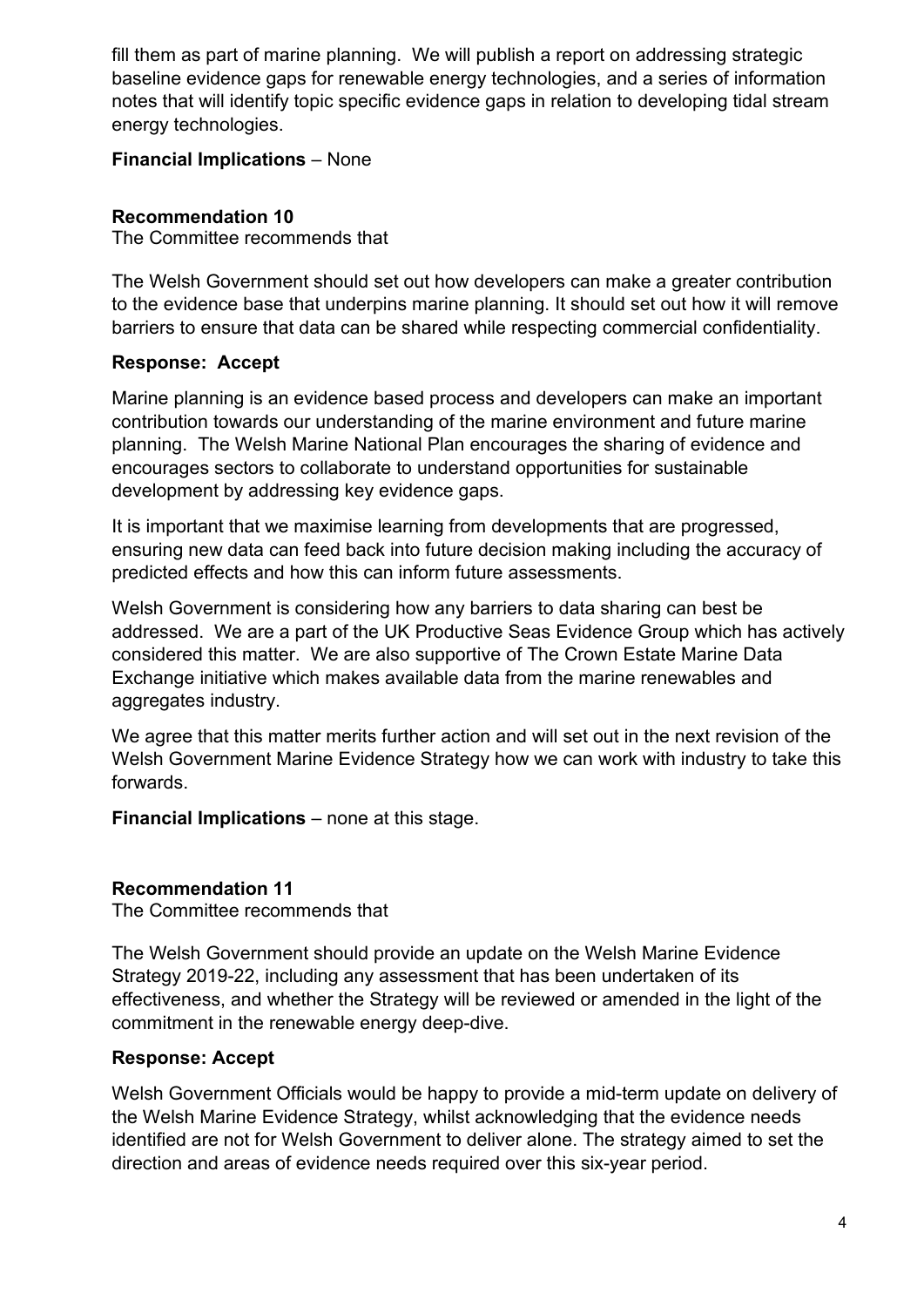Welsh Government have reviewed the need to update the Welsh Marine Evidence Strategy 2019-2025 document in light of emerging evidence needs. Officials are content that the overarching strategic evidence priorities still represent the high-level evidence needs including those identified by the deep dive.

Progress in delivering the Welsh Marine Evidence Strategy is being monitored through the Welsh Marine Evidence Strategy Panel. Completion of marine, fisheries and aquaculture evidence projects led or contributed to by Welsh Government is also being captured in three internal two-year Evidence Plans, which are reviewed annually and formally evaluated at the end of each plans conclusion.

## **Financial Implications** – None.

## **Recommendation 12**

The Committee recommends that

The Welsh Government should bring forward a strategy for Marine Protected Areas. It should focus on the need to take both local and network-scale approaches and to deliver the conservation objectives of individual MPAs, where applicable.

## **Response: Accept in Principle**.

I agree with the principles the committee have set out in the recommendation, and I am committed to both local and network scale approaches. At this stage I am not considering a standalone strategy, but rather ensuring the current strategic approach set out in the MPA Network Management Framework is built on and incorporated into our future long term strategies and plans for resilient ecological networks. This includes the Nature Networks Programme and UK Marine Strategy.

Our MPA Network Management Framework sets out a clear strategic approach through effective management principles for enhancing the resilience of our MPA network and ensuring features maintain or move towards a favourable condition. A number of successful actions have been delivered through the framework and future actions are now supported by the MPA Network Management grant scheme. The committee will be aware the Framework is due for renewal in 2023. Welsh Government will be working closely with stakeholders to review the framework and ensure this can continue being an effective strategic platform for managing our MPA network.

Further, I am committed to delivering our MPA network completion programme and I will shortly be setting out my ambitions for the MCZ designation process. Work has progressed significantly to prepare pre-consultation documentation which will support a stakeholder engagement exercise. I would welcome your views once launched and in the forthcoming consultation due to launch in 2023.

### **Financial Implications** – None

### **Recommendation 13**

The Committee recommends that

The Welsh Government should explain the lack of progress on the designation of MPAs and MCZs and set out a timetable for designation.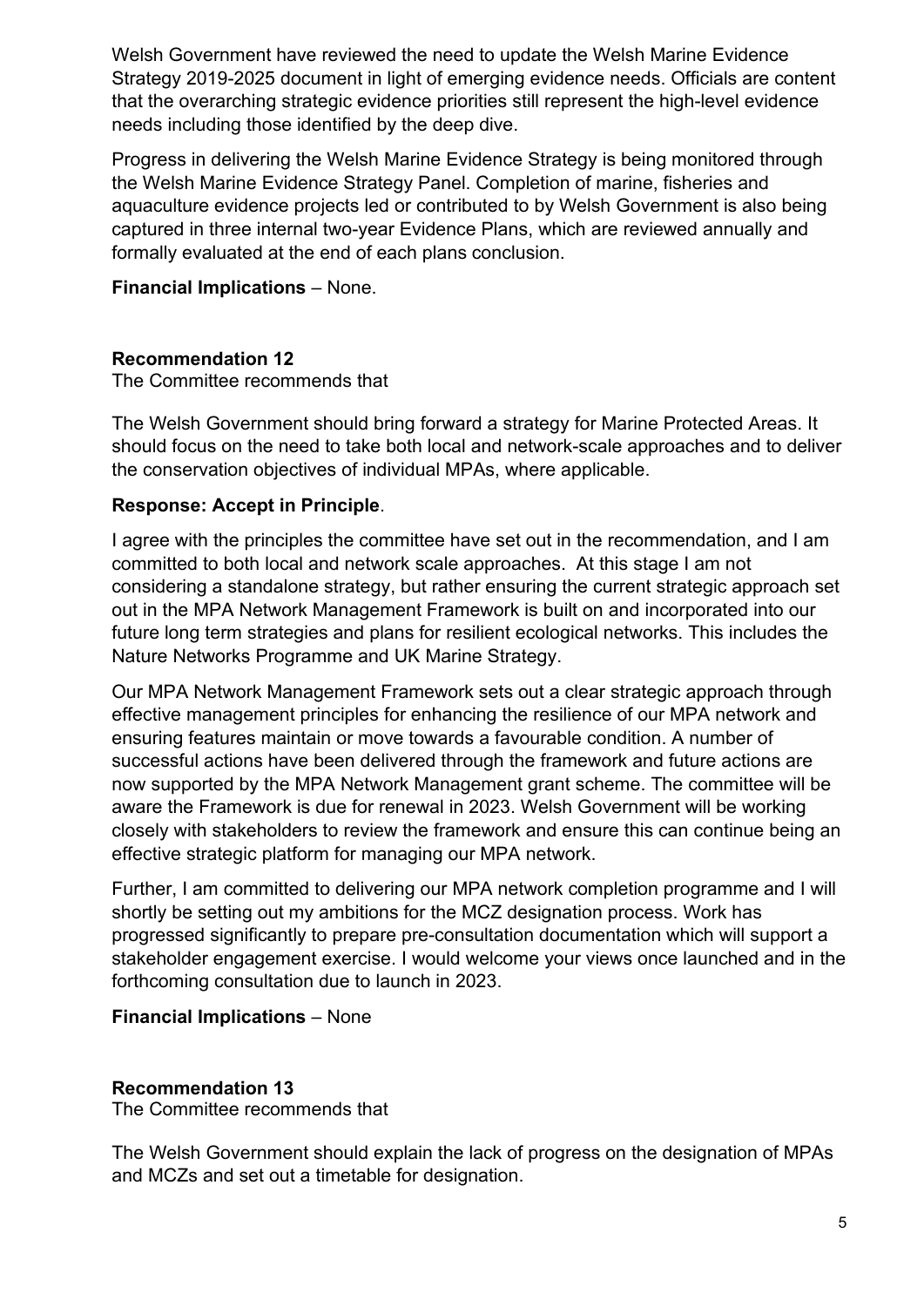## **Response: Accept**

I acknowledge the delay in delivering this work area which had been impacted by staff redeployment to support our Covid-19 and EU Exit response. However, significant progress has been made to develop all the pre-consultation documents which will enable Welsh Government to launch an engagement exercise with stakeholders. We expect this next phase of work to be launched in the coming months, in collaboration with the Marine Conservation Zone Task and Finish Group.

## **Financial Implications** – None

## **Recommendation 14**

The Committee recommends that

The Welsh Government should set out how the new approach NRW has developed for site condition assessments will be funded.

### **Response: Accept**

I recognise the important role MPA condition assessments have informing our MPA management programme and ensuring achievement of favourable status for our protected features.

Welsh Government are exploring the Nature Networks Programme as a potential option for funding feature condition assessments for the Welsh MPA network. Other additional avenues for funding are continuing to be explored.

#### **Financial Implications** – None

### **Recommendation 15**

The Committee recommends that

The Welsh Government should set out the latest discussions it has held about the implementation of risk-based marine monitoring programmes across the MPA network, as set out in the MPA 2020-21 Action Plan.

### **Response: Accept**

Welsh Government remain committed to a UK wide monitoring programme based on the identified monitoring options to support the whole MPA network. Welsh Government are continuing discussions with the UK and Devolved Governments in how to deliver this.

### **Financial Implications** – None

### **Recommendation 16**

The Committee recommends that

The Welsh Government should set out its latest plans for the designation of highly protected marine areas.

### **Response: Accept**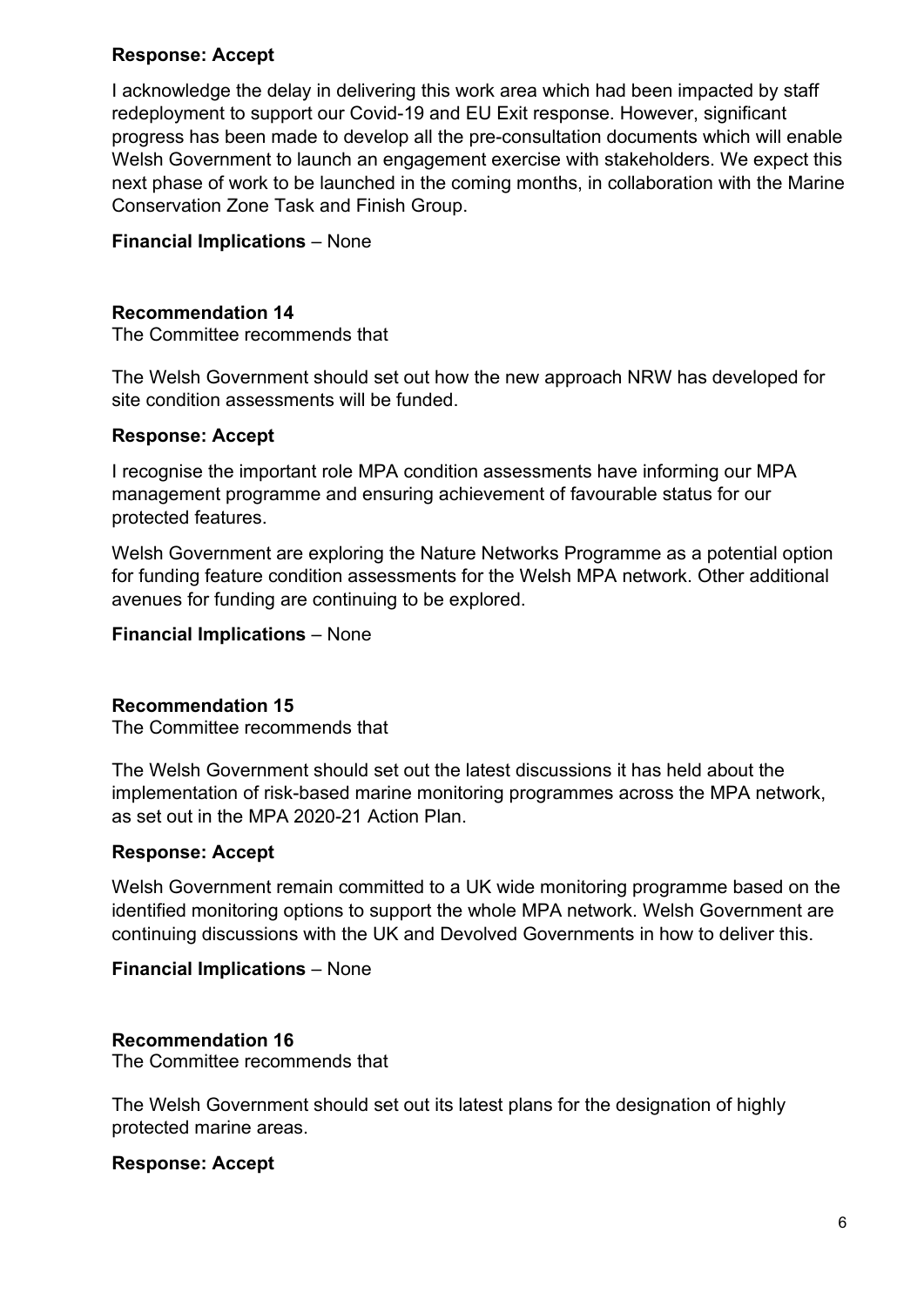Following on from the MPA network completion programme, it is important we take the opportunity to revisit our sites and their successes. We aim to assess our network and whether the benefits, such as enhanced ecosystem resilience, and protections we seek are being realised. Welsh Government will undertake a holistic stocktake and revisit the levels of protection afforded to our sites and whether current management is proportionate and effective. The need, and appropriateness, for areas of higher protection should be considered as part of this process.

# **Financial Implications** – None

## **Recommendation 17**

The Committee recommends that

The Welsh Government should set out the purpose and timeline for the public consultation on dredging and bottom trawling in Welsh MPAs.

## **Response: Accept**

The Welsh Government continues to work with Natural Resources Wales to undertake a structured evaluation of potential fishing gear interactions with features of Welsh Marine Protected Areas (MPAs) referred to as the Assessing Welsh Fishing Activities project. It is expected the last of the towed gear assessments will be completed in summer 2022, after which it is anticipated proposals for any necessary management measures will form part of a public consultation. The timescale for any consultation will be determined alongside other Welsh Government priorities at the time.

## **Financial Implications** – None

# **Recommendation 18**

The Committee recommends that

The Welsh Government should set out how it can support further blue carbon sequestration projects in Welsh waters.

# **Response: Accept**

I recognise the important role blue carbon can potentially play in our journey to net zero. As one of the key benefits of resilient marine ecosystems, we will encourage the maintenance and enhancement of these habitats through our interventions, including the MPA Management Framework, the Nature Networks Programme, and the wider Programme for Government commitment for marine and coastal habitat restoration.

# **Financial Implications** – None

# **Recommendation 19**

The Committee recommends that

The Welsh Government should provide an update on the progress of the UK Blue Carbon Evidence Partnership. It should also provide further information on plans for a working group in relation to blue carbon in Wales.